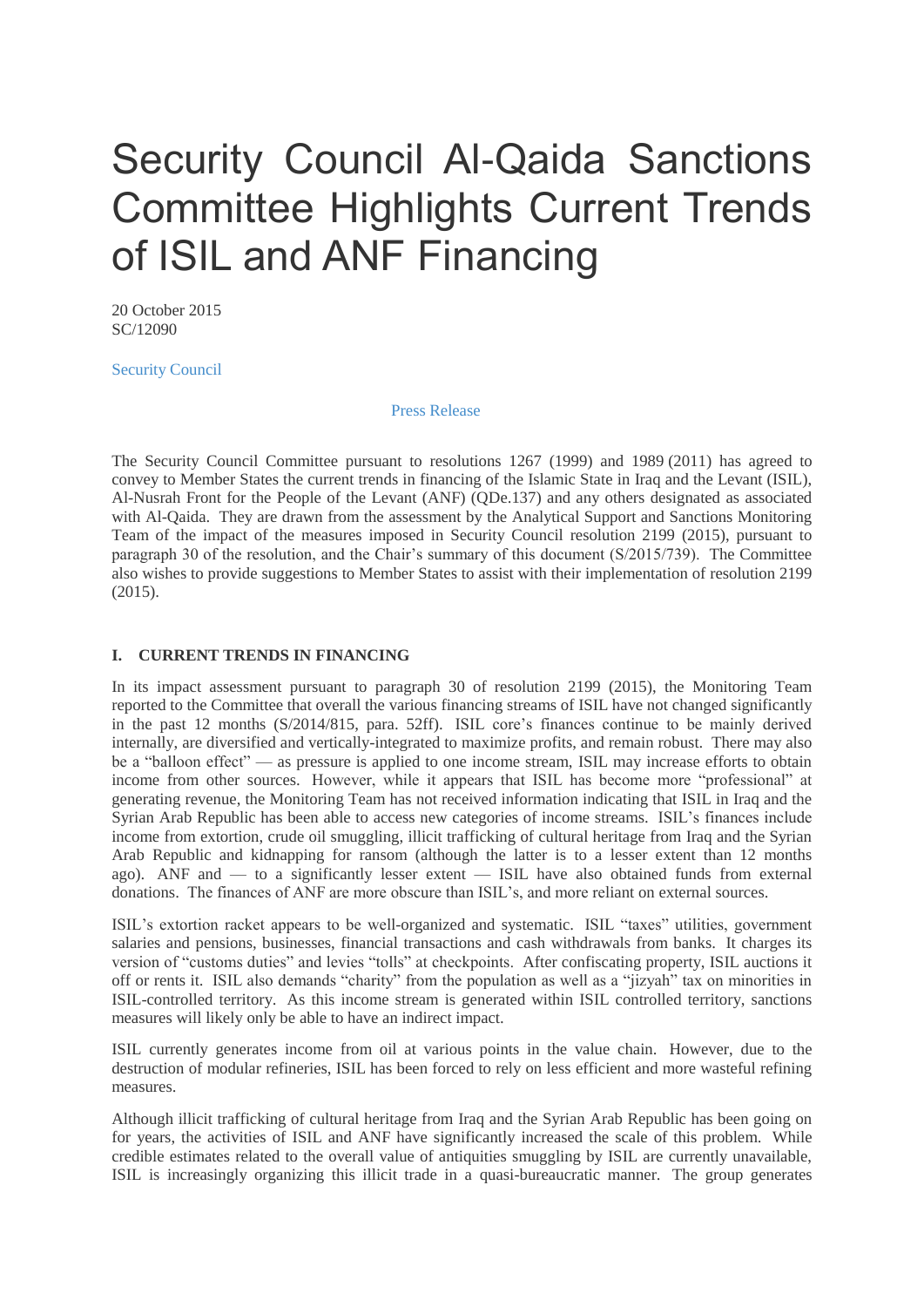revenue at various steps of the process. It demands a fee for granting permits to looters and "taxes" the antiquities excavated and smuggled out of its territory based on their estimated value. Looting is done using heavy-machinery and more portable metal detectors. ANF also appears to derive some income from antiquities smuggling although this seems to be less pervasive.

On the issue of kidnapping for ransom, ISIL's brutal and public murders of hostages may signal that ISIL is potentially less dependent on this fundraising tactic for now, but that could change as other sources diminish and/or ISIL is able to capture further hostages. ANF has also raised funds through kidnapping for ransom. A small percentage of ISIL's income has been generated through external donations. ANF, on the other hand, is more dependent on external donations.

# **II. SUGGESTIONS FOR IMPLEMENTATION**

## **A. Implementation of measures countering asset generation from crude oil smuggling**

ISIL's increased dependence on rudimentary refining methods underlines the importance of Member States ensuring that modular refineries and related material, such as replacement parts, are prevented from being made available for the benefit of ISIL as required by paragraph 1 of resolution 2161 (2014) and emphasized in paragraph 9 of resolution 2199 (2015). Paragraph 9 of resolution 2199 (2015) outlines among other obligations — that Member States ensure that their nationals and persons in their territory do not make available, directly or indirectly, modular refineries and related material to the benefit of ISIL or ANF. Discussions by the Monitoring Team with industry experts pointed to the fact that the implementation of this provision by private sector stakeholders presents a challenge. This is particularly the case as due diligence procedures concerning business partners close to ISIL or ANF controlled areas seem to regularly go beyond the investigative capabilities of private sector companies. Therefore, more technical guidance by Member States to inform the relevant business entities in their jurisdictions might present an opportunity to enhance the implementation of this provision. In an effort to assist Member States in this regard, the Committee has agreed that the Monitoring Team will prepare a document identifying specific technical challenges that business entities may face in implementing resolution 2199 (2015).

Reports submitted pursuant to paragraph 12 of resolution 2199 (2015) emphasized the challenge of linking seized crude oil to Al-Qaida associated groups, including ISIL and ANF, as required by the language in paragraph 12. Thus, the reporting mechanism under paragraph 12 could be underutilized if Member States encounter difficulties in establishing a clear connection between seizures of oil and ISIL or ANF. However, ISIL's increasingly bureaucratic methods could make it easier for Member States that seize oil to attribute it to ISIL. According to information received by the Monitoring Team, ISIL appears to keep records and receipts concerning crude oil smuggling operations. If this information is confirmed and these bureaucratic structures become pervasive, the resulting documentation could potentially present an opportunity to ease the current challenges for Member State in their implementation of the measures outlined in paragraph 12 of resolution 2199 (2015).

# **B. Implementation of measures countering asset generation from illicit trade in cultural heritage**

Despite being an issue of concern prior to the actions of ISIL and ANF coming to the fore, the activities of both groups significantly increased the scale of illicit trafficking of cultural heritage from Iraq and the Syrian Arab Republic. During its discussions with Member States and subject matter experts, the Monitoring Team was able to identify six areas which present challenges for the implementation of paragraph 17 of resolution 2199 (2015) by Member States. Addressing these challenges could enhance the capability of all Member States to collectively implement the relevant provision of the resolution.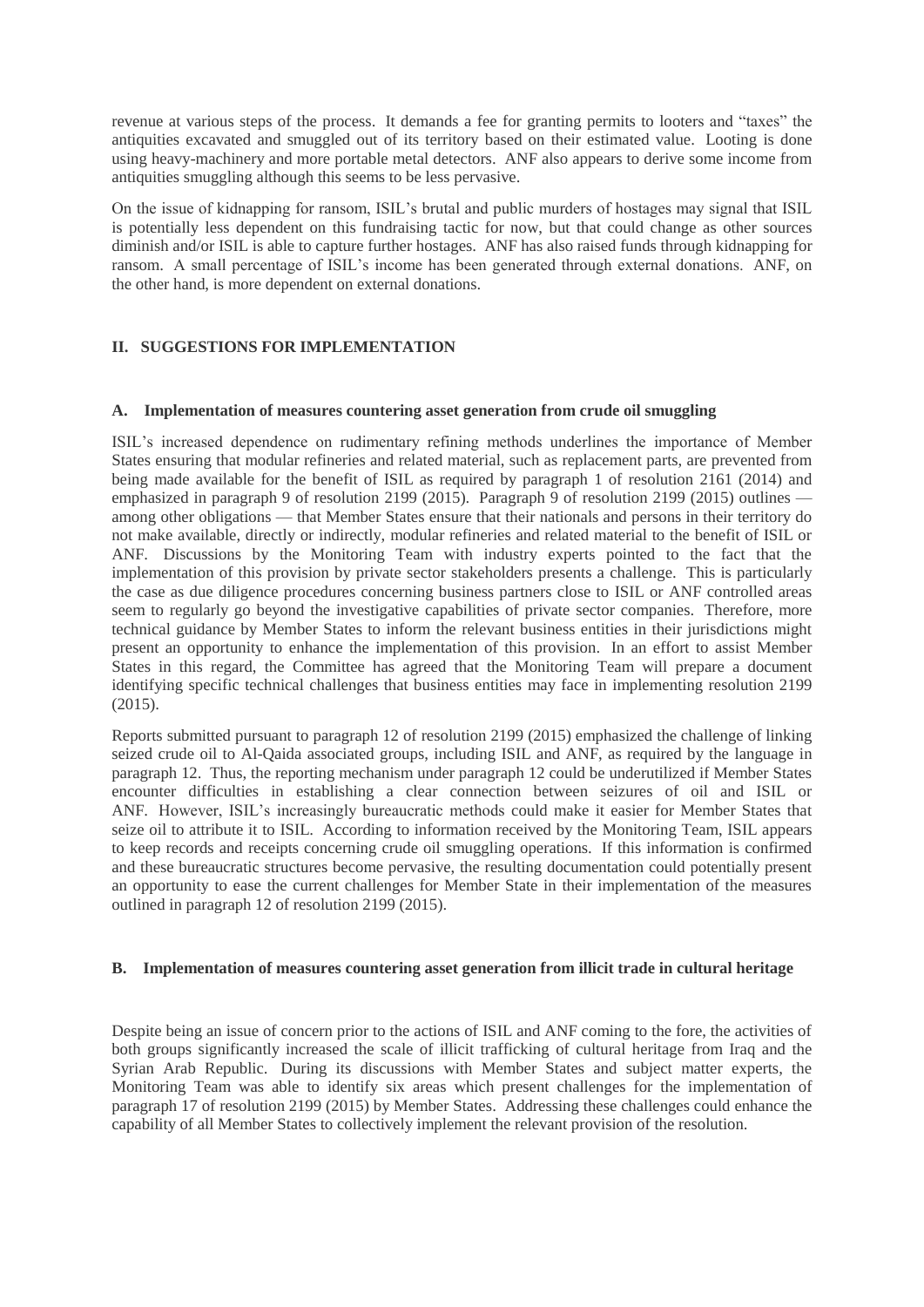## **1. Documentation**

Documentation is central to Member States' investigations. Therefore, enhancing the record-keeping relating to cultural objects in Iraq and the Syrian Arab Republic is an issue of significant importance. Due to gaps in record-keeping and inventories for cultural objects in the region, it is difficult to determine which artefacts have been looted from sites under ISIL and ANF control.

Furthermore, artefacts that were looted from unregistered sites of cultural heritage are very difficult to trace back to Iraq or the Syrian Arab Republic. Therefore, it is also important that the documentation of seizures of cultural artefacts by Member States includes details such as date of seizure, location of seizure and origin of the artefacts. Since the illicit trafficking of cultural property has been a challenge in the Syrian Arab Republic and Iraq for many years, it is difficult to ascertain whether seized objects were illegally removed from Iraq since 6 August 1990 and from the Syrian Arab Republic since 15 March 2011 if it is unclear where and when seized artefacts were stolen or looted.

Finally, the exchange of information in different languages remains a technical challenge and at times slows down investigations. Therefore, the development of information exchange platforms accommodating various languages, including Arabic, would be an important step.

## **2. Due diligence processes**

While collectors, art dealers and auction houses are the last "line of defence" against the sale of illegal artefacts, the United Nations Educational, Scientific and Cultural Organization (UNESCO), the International Criminal Police Organization (INTERPOL) and subject matter specialists emphasized to the Monitoring Team that due diligence procedures are not yet properly implemented in this area. This situation is exacerbated by the increasing sophistication in the forgery of provenance documents. Therefore, effective development of relevant national regulations by Member States concerning the implementation of private sector due diligence measures remains an important step for effective implementation of sanctions measures in this area. Otherwise collectors, art dealers, as well as auction houses will remain at significant risk of being involved in this illicit trade.

#### **3. Cooperation with the financial sector**

According to the Monitoring Team's international interlocutors, the risk of terrorism financing is significant in the trading of illicit artefacts. Therefore, strong national mechanisms for a closer coordination between the financial and antiquities trading sector can be a key instrument to mitigate this risk. Further attention by relevant Member State authorities on this issue might potentially increase the practical effects of the relevant sections of resolution 2199 (2015).

## **4. Discussion on "safe havens"**

Some Member States, international organizations and private sector stakeholders have suggested creating safe havens for antiquities outside Iraq and the Syrian Arab Republic. This proposal should be considered with caution. While on the one hand safe havens offer the potential to ensure that stolen and looted artefacts are preserved, they could, on the other hand, inadvertently increase the market size for illicit antiquities and therefore might encourage an increase in the trade.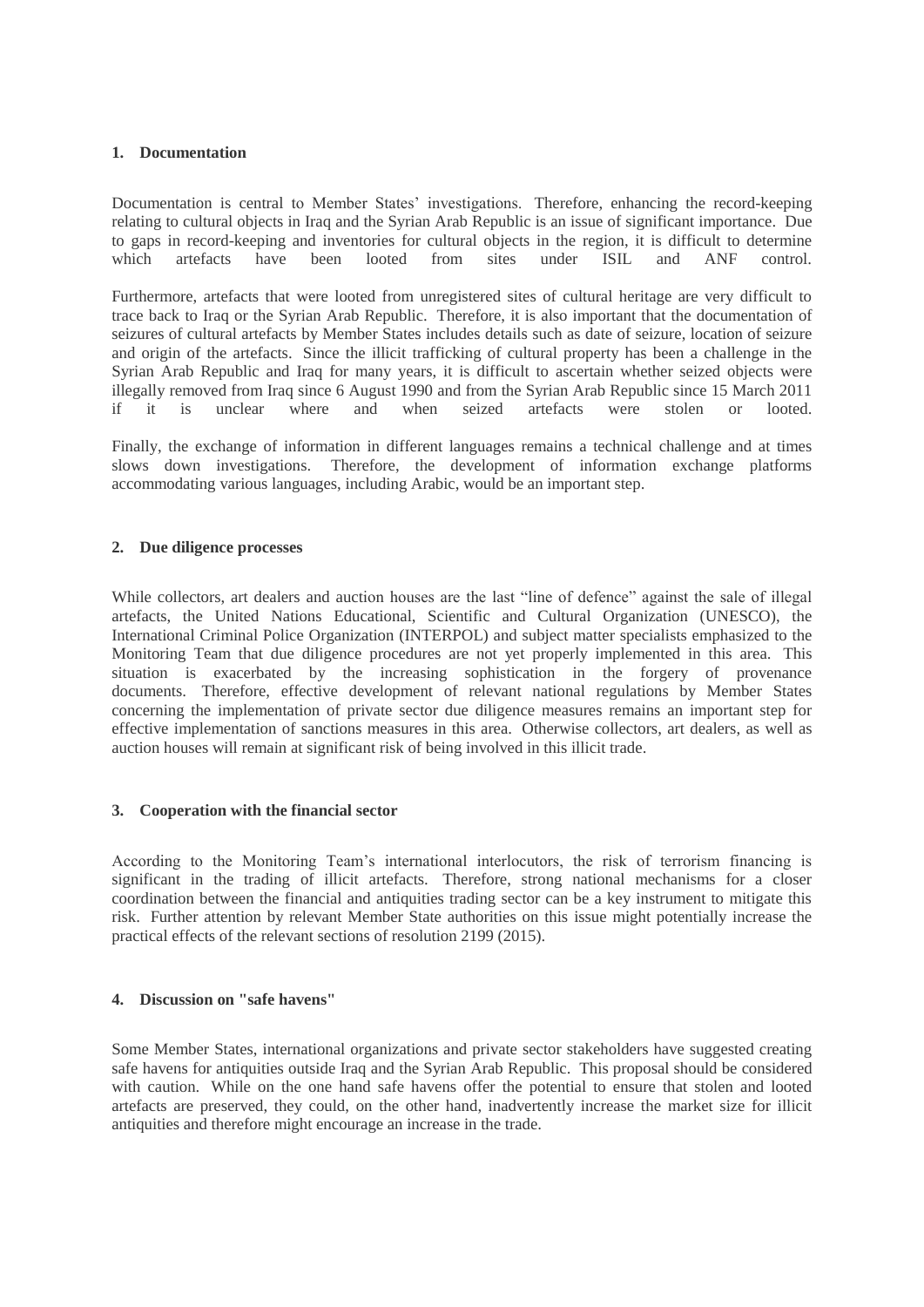## **5. Reporting requirements**

Unlike oil-related interdictions, reporting on seizures of illegally removed cultural artefacts, although covered by the general reporting requirement under paragraph 29 of resolution 2199 (2015), is not stipulated as a specific reporting obligation for Member States under the resolution. However, reports of seizures would enable the Committee and the Monitoring Team to assess in more detail the potential size of the illicit trading activities of ISIL, ANF and other Al-Qaida associated individuals and entities in this area. Consequently, regular reports from Member State authorities concerning seizures of illicitly traded cultural artefacts from Iraq and the Syrian Arab Republic would be a very useful and potentially effective tool in countering the challenge that the illicit trade and trafficking presents for terrorism financing.

# **6. Listings proposals for the Al-Qaida Sanctions List**

Listings of individuals and entities on the Al-Qaida Sanctions List is a powerful and effective instrument to implement sanctions provisions and therefore hinder ISIL or ANF's ability to generate revenue through the illicit trade in antiquities. Member States, through their cooperation and awareness raising activities with business entities in the antiquities, art and collectors community, are in a unique position to identify individuals and entities that are strategically relevant to the illicit trade and trafficking activities of ISIL and ANF. Proposing these individuals and entities for listing under the Al-Qaida sanctions regime would aid in better targeting the Al-Qaida Sanctions List, thereby increasing the overall effect of the sanctions provisions not only on ISIL and ANF but also on other individuals and entities associated with Al-Qaida.

## **C. Implementation of measures countering kidnapping for ransom**

As outlined above, kidnapping for ransom is an income stream both for ISIL as well as for ANF in Iraq and the Syrian Arab Republic. Thus, it continues to be important that Member States remain aware that obligations under resolution 2161 (2014) apply to the payment of ransoms to listed groups, as was reaffirmed in paragraph 19 of resolution 2199 (2015).

#### **D. Implementation of measures countering external donations**

The continuing risk that both ISIL and ANF receive external funds through donations and other transfers underlines the importance of paragraph 22 of resolution 2199 (2015) urging Member States to address this issue directly through enhanced vigilance of the international financial system and by working with their non-profit and charitable organizations to ensure financial flows through charitable giving are not diverted to ISIL, ANF or any other individuals, groups, undertakings and entities associated with Al-Qaida. A recent listing by the Committee of a non-governmental organization with ties to ANF demonstrates the continued abuse of the charitable sector by terrorist groups.

#### **E. Implementation of measures to deny ISIL and ANF access to the international financial system**

Paragraph 23 of resolution 2199 (2015) focuses on ISIL's and ANF's access to the international financial system and urges Member States to take measures to ensure that financial institutions in their territory block such access. It is of crucial importance that Member States remain vigilant in this regard. Although some of the risks have been mitigated through Member State actions, it is important to remain alert as ISIL continues to generate significant funds within territories that it controls in Iraq and the Syrian Arab